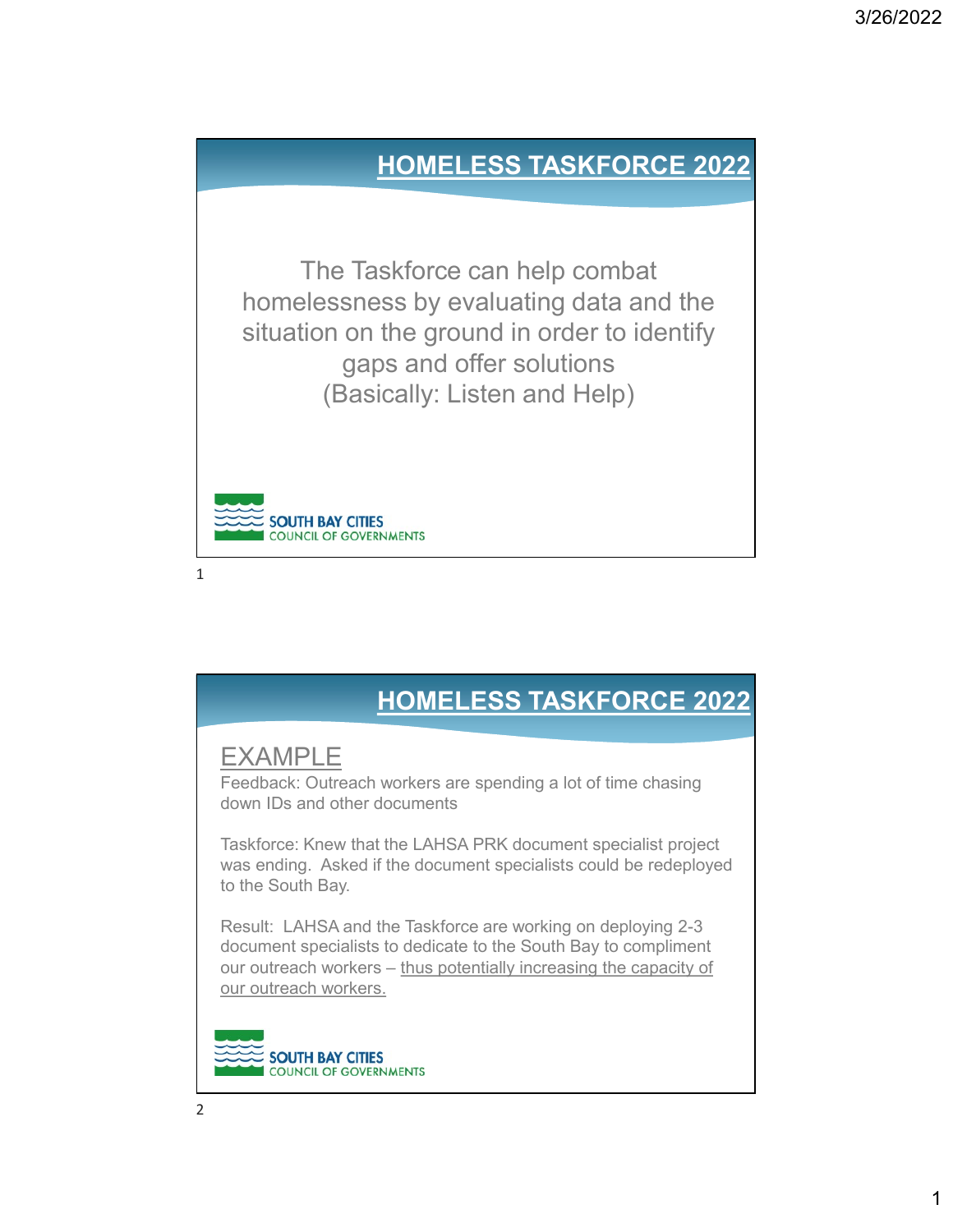

| <b>SOUTH BAY CITIES</b><br><b>COUNCIL OF GOVERNMENTS</b><br>3 |                                                                                                                                                                                                        |
|---------------------------------------------------------------|--------------------------------------------------------------------------------------------------------------------------------------------------------------------------------------------------------|
|                                                               | <b>HOMELESS TASKFORCE 2022</b>                                                                                                                                                                         |
| <b>HOUSING &amp; SHELTER</b>                                  |                                                                                                                                                                                                        |
| <b>LISTEN</b>                                                 | <b>HELP</b>                                                                                                                                                                                            |
| Need more housing                                             | • PHK - Redondo Beach; 4 total<br>• Identified 2 other properties<br>• Researching Housing Trust Fund<br>• Homeshare South Bay and Lease-Up<br>· Identify friendly landlords<br>• Legislation Advocacy |
| Need more shelters                                            | • Caltran and Metro sites<br>• Looking for pop-up or seasonal sites<br>• Innovation Fund several beds/Torrance<br>· Demographic based shelters - mental<br>health (Providence), DV, families, etc      |
| <b>SOUTH BAY CITIES</b><br>OUNCIL OF GOVERNMENTS              |                                                                                                                                                                                                        |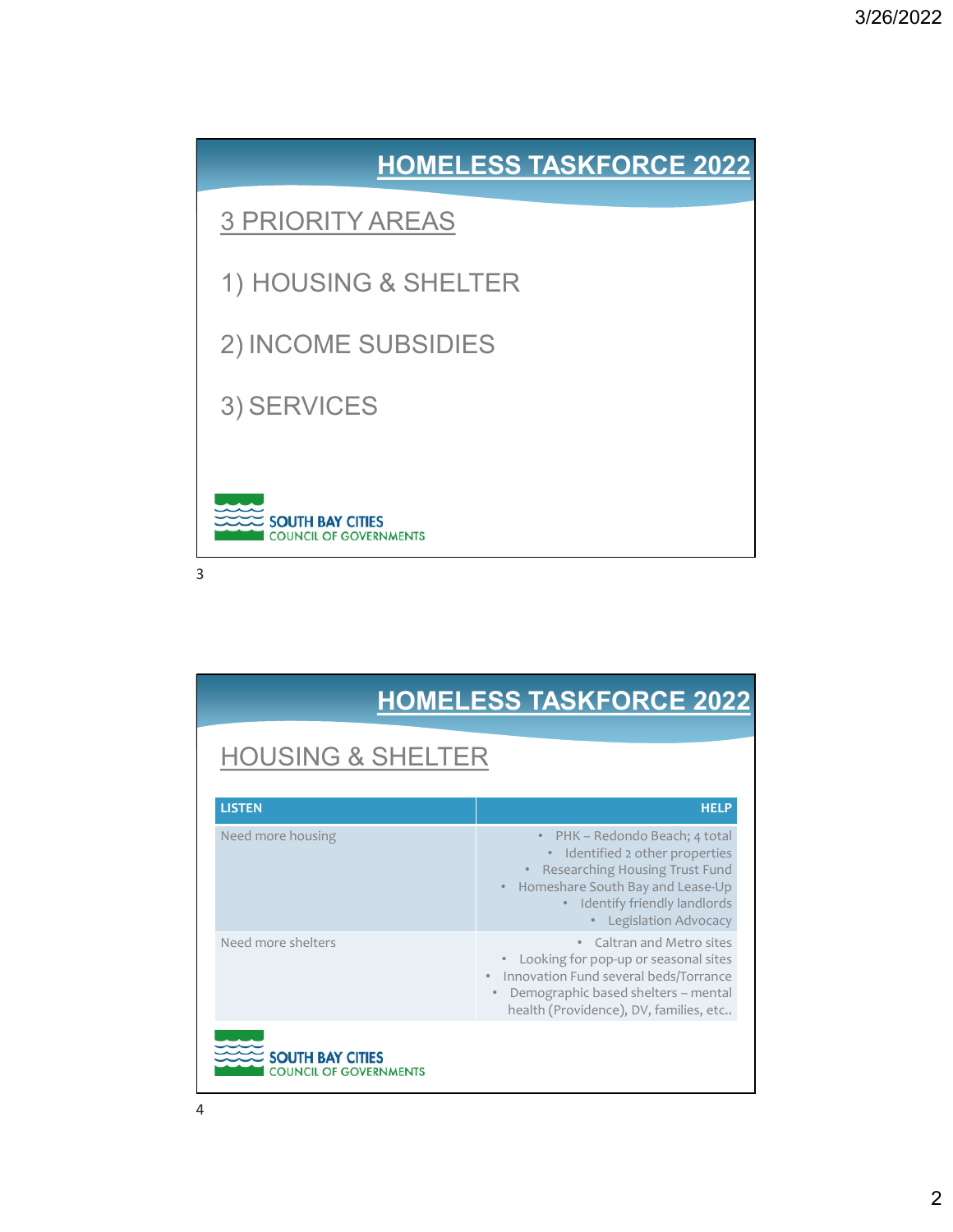# HOMELESS TASKFORCE 2022

## INCOME SUBSIDIES

|                                         | <b>HOMELESS TASKFORCE 2022</b>                                                                                                                                                       |
|-----------------------------------------|--------------------------------------------------------------------------------------------------------------------------------------------------------------------------------------|
| <b>INCOME SUBSIDIES</b>                 |                                                                                                                                                                                      |
| <b>LISTEN</b>                           | <b>HELP</b>                                                                                                                                                                          |
| Some clients are a few hundred \$ short | • More Rapid Rehousing slots<br>• Legislation Advocacy - more vouchers<br>and security deposits<br>• Subsidy matrix                                                                  |
| Need access to immediate aid            | • Innovation Fund Client Aid re-vamp<br>• Better coordination with Problem<br>Solving<br>• EHV Credit Checks and Security<br>Deposits (only 10% issuance to usage<br>rate thus far!) |
| <b>SOUTH BAY CITIES</b>                 |                                                                                                                                                                                      |

|                                                                    | • Better coordination with Problem<br>Solving<br>• EHV Credit Checks and Security<br>Deposits (only 10% issuance to usage<br>rate thus far!) |
|--------------------------------------------------------------------|----------------------------------------------------------------------------------------------------------------------------------------------|
| <b>SOUTH BAY CITIES</b><br><b>COUNCIL OF GOVERNMENTS</b>           |                                                                                                                                              |
|                                                                    |                                                                                                                                              |
|                                                                    | <b>HOMELESS TASKFORCE 2022</b>                                                                                                               |
| <b>SERVICES</b>                                                    |                                                                                                                                              |
| <b>LISTEN</b>                                                      | <b>HELP</b>                                                                                                                                  |
| Need mobile mental health response                                 | • LA County PRMT vans<br>• Evaluate Hawthorne Telehealth                                                                                     |
| Need more mental health and substance<br>abuse services in general | • CalAIM<br>• Venice Family Clinic expanding to<br>South Bay<br>• Legislation Advocacy / BRCH                                                |
| Capacity issues                                                    | • How can we expand the workforce and<br>better retain staff<br>• Innovation Fund - Outreach and ICM<br>(LA CADA)                            |
|                                                                    | • May need more office space and<br>access centers                                                                                           |
| Hygiene Kits build trust                                           | • 3,000 hygiene kits in January                                                                                                              |